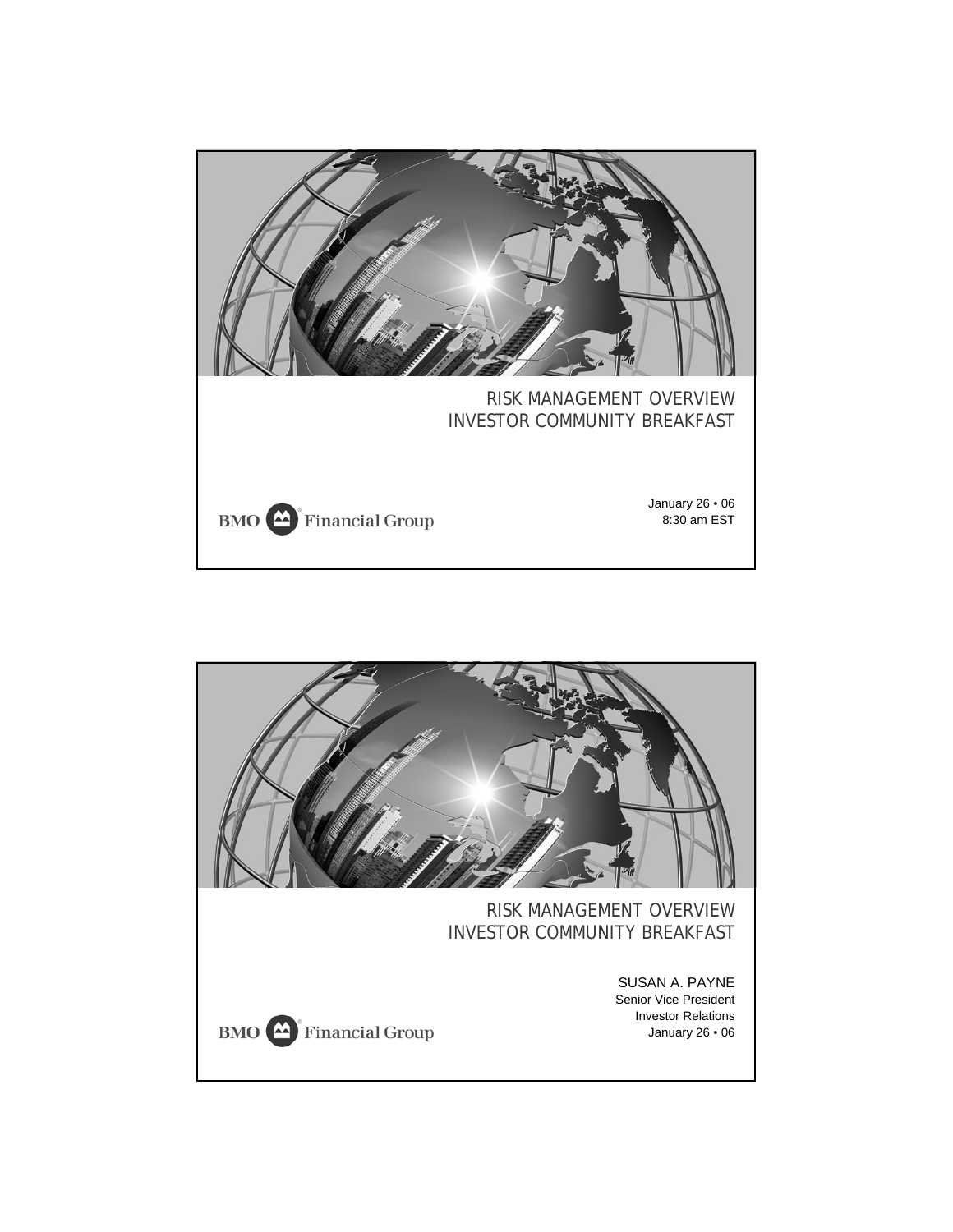

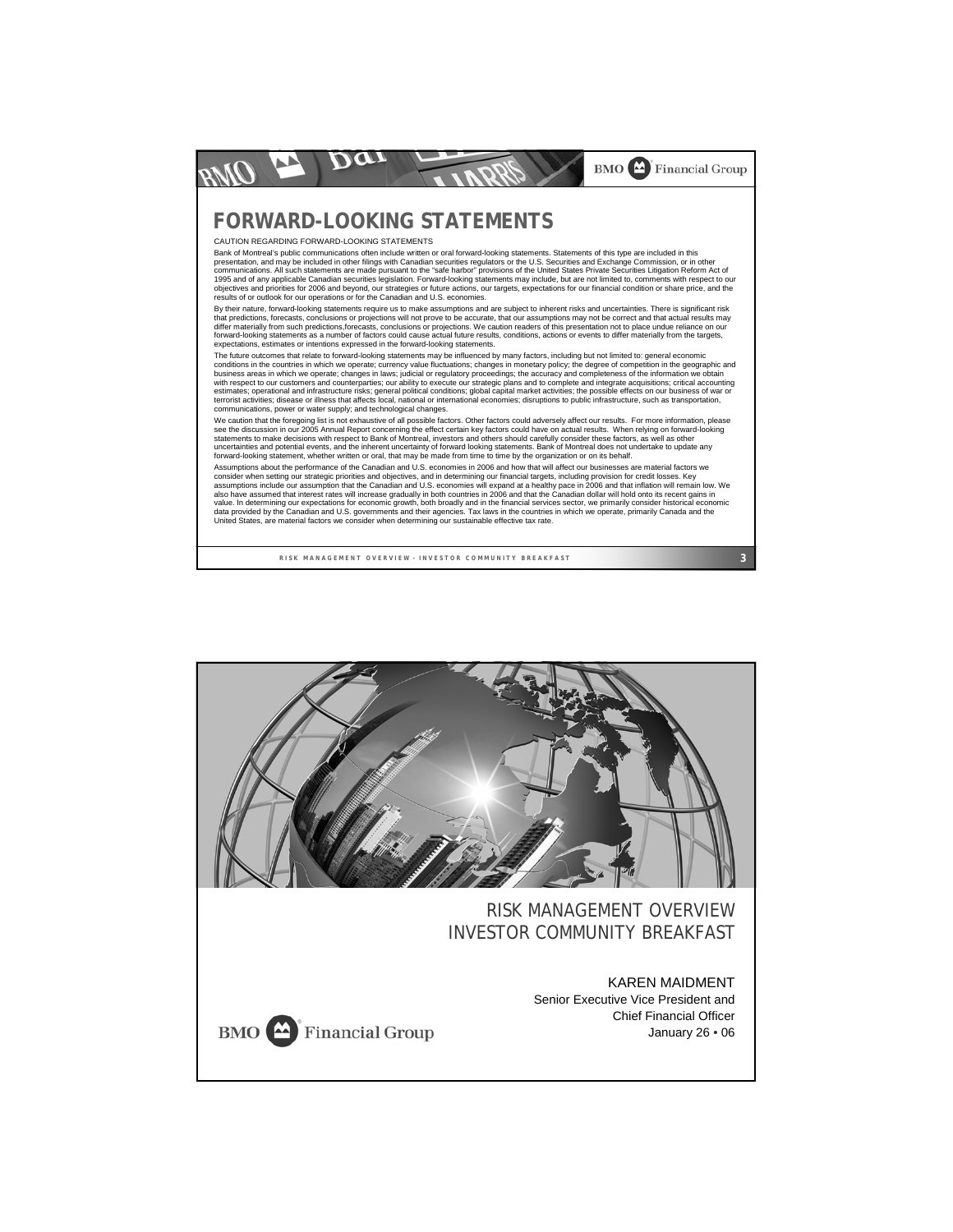|                            |                                                         | <b>Financial Group</b><br><b>BMO</b>                                               |   |
|----------------------------|---------------------------------------------------------|------------------------------------------------------------------------------------|---|
| <b>AGENDA</b>              |                                                         |                                                                                    |   |
| <b>Opening Comments</b>    |                                                         | <b>Karen Maidment</b><br>Senior Executive Vice President & Chief Financial Officer |   |
| <b>BMO Risk Management</b> |                                                         | <b>Bob McGlashan</b><br>Executive Vice President & Chief Risk Officer              |   |
| <b>Market Risk</b>         |                                                         | <b>Penny Somerville</b><br>Executive Vice President & Senior Market Risk Officer   |   |
| <b>U.S. Perspective</b>    |                                                         | <b>Mike Frow</b><br>Senior Vice President, Enterprise Policy                       |   |
|                            |                                                         |                                                                                    |   |
|                            |                                                         | Available for Q&A:                                                                 |   |
|                            |                                                         | <b>Neil Macmillan</b><br>Executive Vice President & Senior Risk Officer, IBG       |   |
|                            |                                                         | <b>Wendy Millar</b><br>Executive Vice President & Senior Risk Officer, PCCG/PCG    |   |
|                            |                                                         |                                                                                    |   |
|                            |                                                         |                                                                                    |   |
|                            | RISK MANAGEMENT OVERVIEW - INVESTOR COMMUNITY BREAKFAST |                                                                                    | 5 |

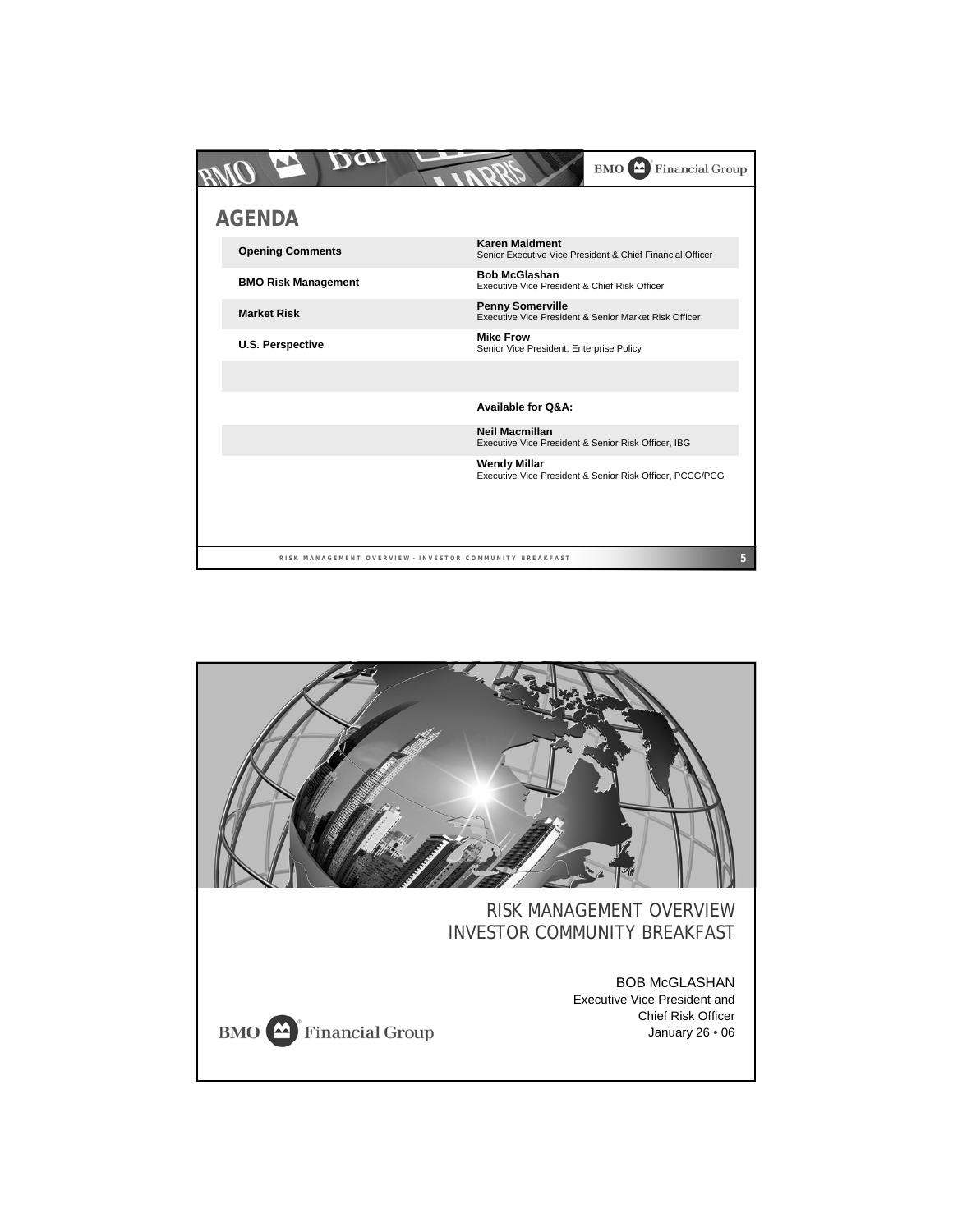

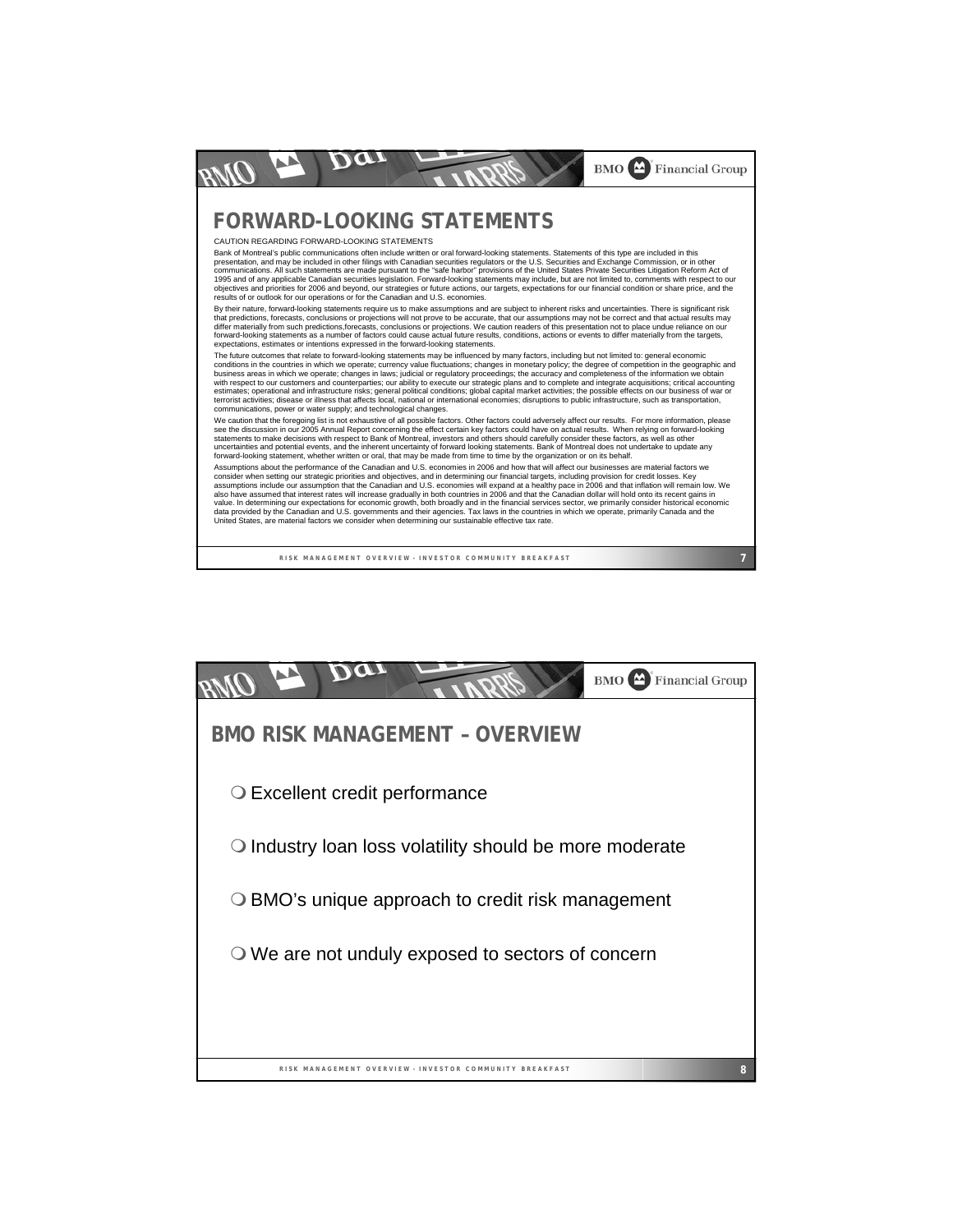

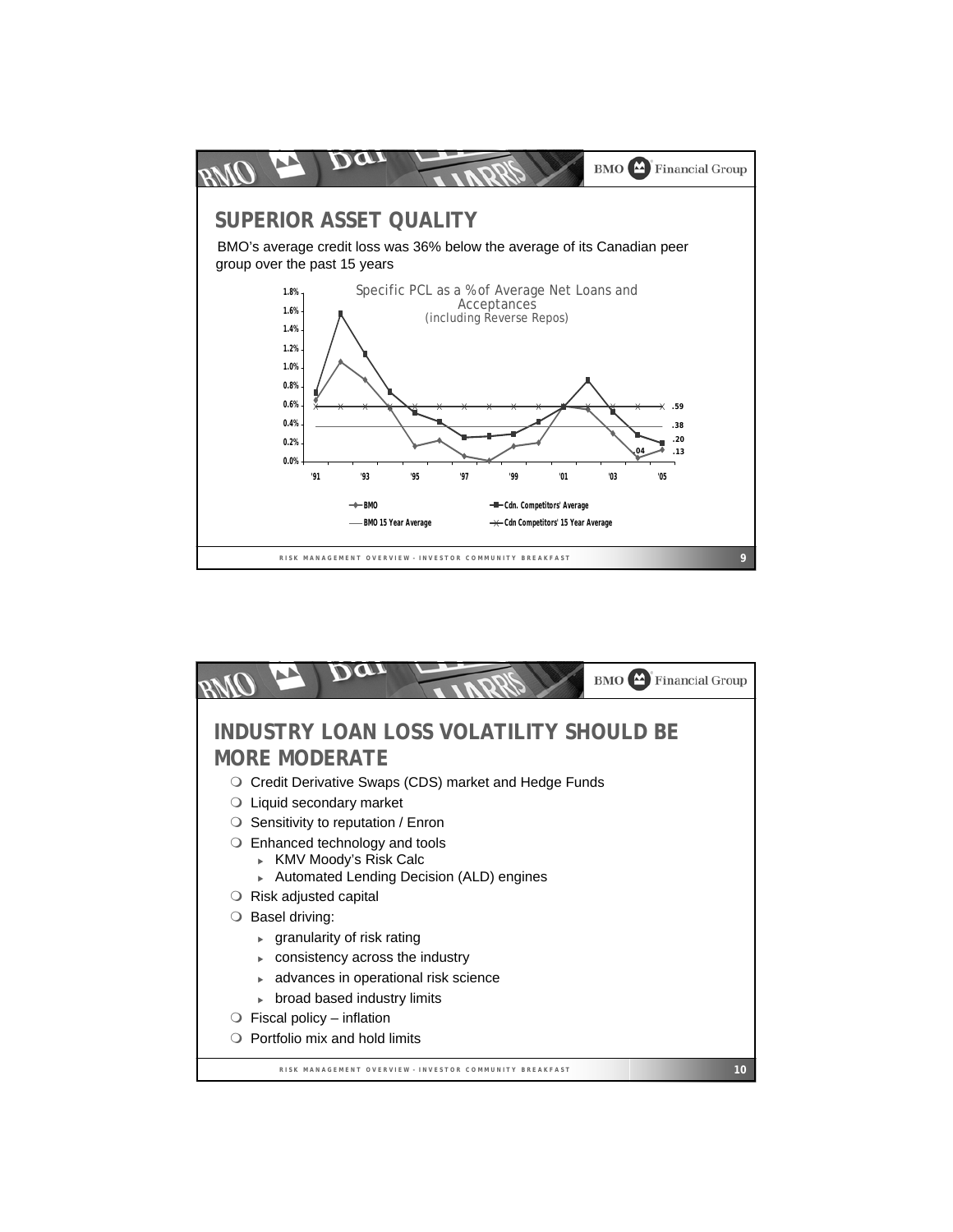

|                                                                                          |                                                                                                                          | <b>BMO</b> Financial Group                                        |
|------------------------------------------------------------------------------------------|--------------------------------------------------------------------------------------------------------------------------|-------------------------------------------------------------------|
| <b>BMO IS A HIGH-RETURN,</b><br>LOW-RISK BANK                                            | in <i>rr</i> tsr*                                                                                                        | <b>BMO RANKS #2 WORLDWIDE</b>                                     |
| Solid risk adjusted Total<br>Shareholder Return (TSR)                                    | <b>BNS</b><br><b>BMO</b>                                                                                                 | RRTSR* (%) 2000 - 2004<br>13.9<br>129                             |
| ○ Would BMO make more money<br>if we took more risk?                                     | Sallie Mae<br><b>RBC</b><br><b>Bank of America</b>                                                                       | 12.1<br>11.1<br>10.4                                              |
| Risk of changing risk appetite<br>$\cup$                                                 | Lehman Bros.<br>Royal Bank of Scot.                                                                                      | 9.7<br>9.3                                                        |
| $\bigcirc$ Point in the cycle vs. through<br>the cycle (short vs. long term<br>approach) | <b>Washington Mutual</b><br><b>Barclays</b><br>ANZ                                                                       | 8.7<br>8.2<br>8.0                                                 |
|                                                                                          | for risk and the impact of national markets<br>Source: Boston Consulting Group Analysis "Creating Value in Banking 2005" | * Risk-adjusted Relative Total Shareholder Return (RRTSR) adjusts |
| RISK MANAGEMENT OVERVIEW - INVESTOR COMMUNITY BREAKFAST                                  |                                                                                                                          | 12                                                                |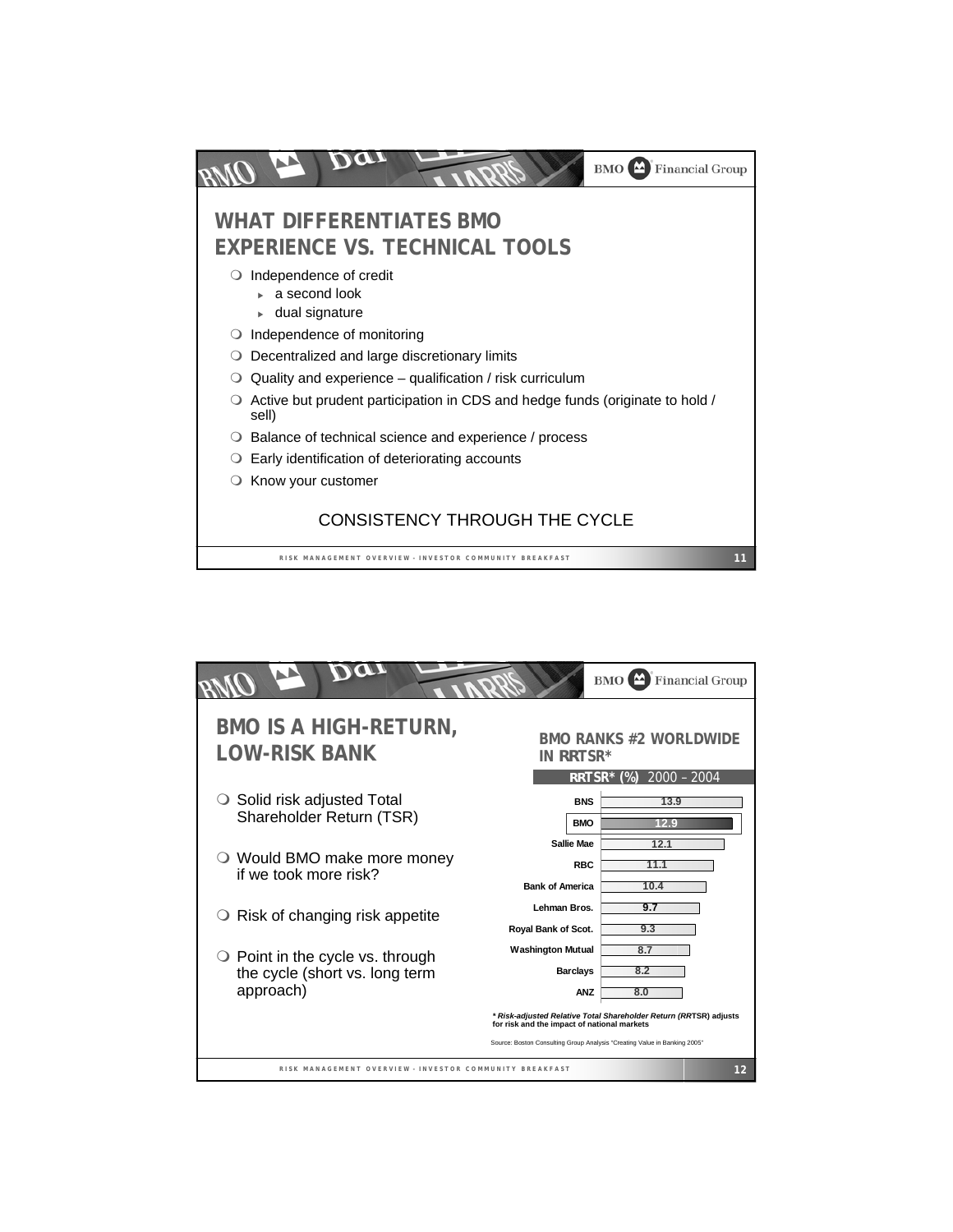

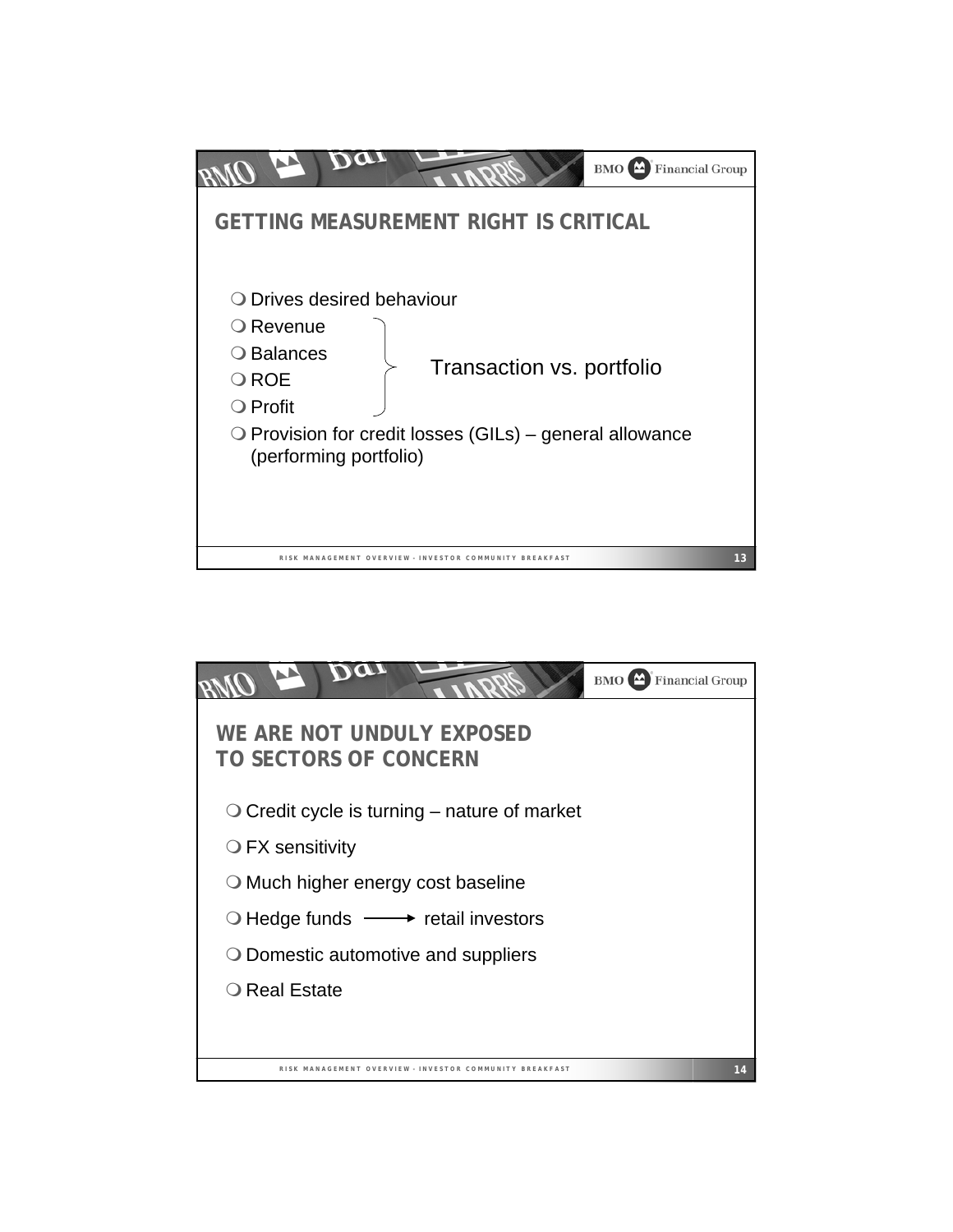

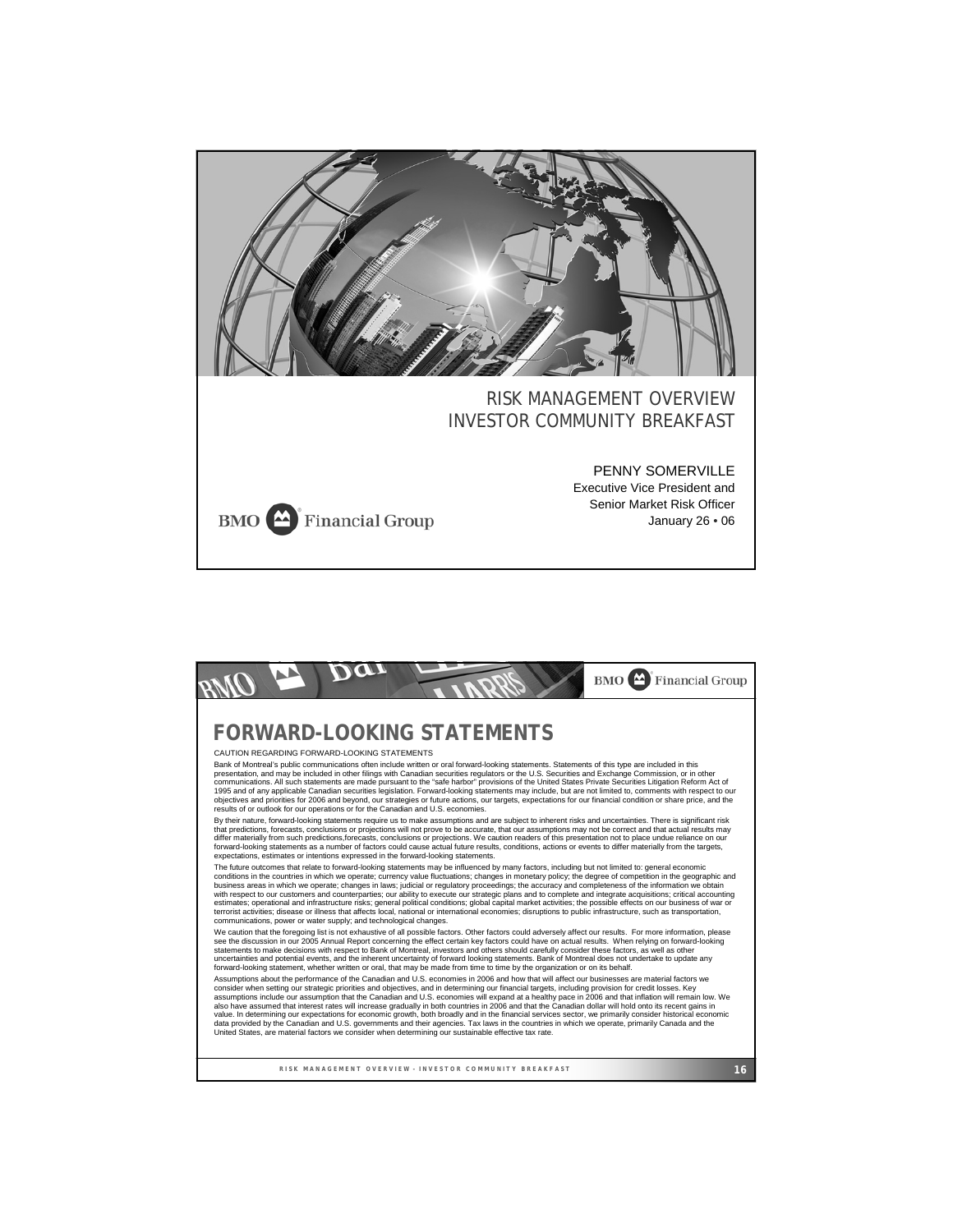

|                                                                                                                                                                              |            |             |        |        |            |             |            | $BMO$ <sup><math>\triangle</math></sup> |             | <b>Financial Group</b> |
|------------------------------------------------------------------------------------------------------------------------------------------------------------------------------|------------|-------------|--------|--------|------------|-------------|------------|-----------------------------------------|-------------|------------------------|
| RISK DISCLOSURE BY CANADIAN BANKS                                                                                                                                            |            |             |        |        |            |             |            |                                         |             |                        |
| VaR is the key risk variable disclosed by Canadian Banks                                                                                                                     |            |             |        |        |            |             |            |                                         |             |                        |
|                                                                                                                                                                              |            |             |        |        |            |             |            |                                         |             |                        |
| A breakdown of VaR exposures by risk category can identify any risk concentrations                                                                                           |            |             |        |        |            |             |            |                                         |             |                        |
| within the overall portfolio<br>Direct comparison of risks between banks is not always possible, as published<br>information may not be presented consistently between banks |            |             |        |        |            |             |            |                                         |             |                        |
|                                                                                                                                                                              | <b>BMO</b> |             | TD     |        | <b>RBC</b> |             | <b>BNS</b> |                                         | <b>CIBC</b> |                        |
| FY Average VaR<br>(CAD MM)                                                                                                                                                   | FY 05      | <b>FY04</b> | FY 05  | FY 04  | FY 05      | <b>FY04</b> | FY 05      | FY 04                                   | FY 05       | <b>FY04</b>            |
| <b>Equities</b>                                                                                                                                                              | 4.9        | 4.4         | 5.4    | 5.3    | 6.0        | 8.0         | 3.9        | 4.3                                     | 6.0         | 5.2                    |
| <b>Commodities</b>                                                                                                                                                           | 4.2        | 1.3         | 0.8    | 0.8    | 1.0        |             | 1.0        | 0.8                                     | 1.3         | 1.5                    |
| <b>Foreign Exchange</b>                                                                                                                                                      | 0.6        | 1.4         | 2.8    | 2.6    | 2.0        | 2.0         | 2.0        | 1.4                                     | 0.3         | 0.7                    |
| <b>Interest Rate: MTM</b><br><b>Interest Rate: Accrual</b>                                                                                                                   | 4.4<br>8.5 | 5.2<br>7.5  | 8.0    | 9.1    | 10.0       | 9.0         | 6.0        | 7.9                                     | 4.3         | 4.4                    |
| <b>Credit Spread</b>                                                                                                                                                         | 3.9        | 4.5         |        |        |            |             |            |                                         | 2.7         | 2.7                    |
| <b>Debt Specific</b>                                                                                                                                                         |            |             |        |        | 2.0        | 1.0         |            |                                         |             |                        |
| Correlation                                                                                                                                                                  | $-6.6$     | $-5.4$      | $-7.3$ | $-6.9$ | $-9.0$     | $-7.0$      | $-5.3$     | $-5.6$                                  | $-6.7$      | $-7.2$                 |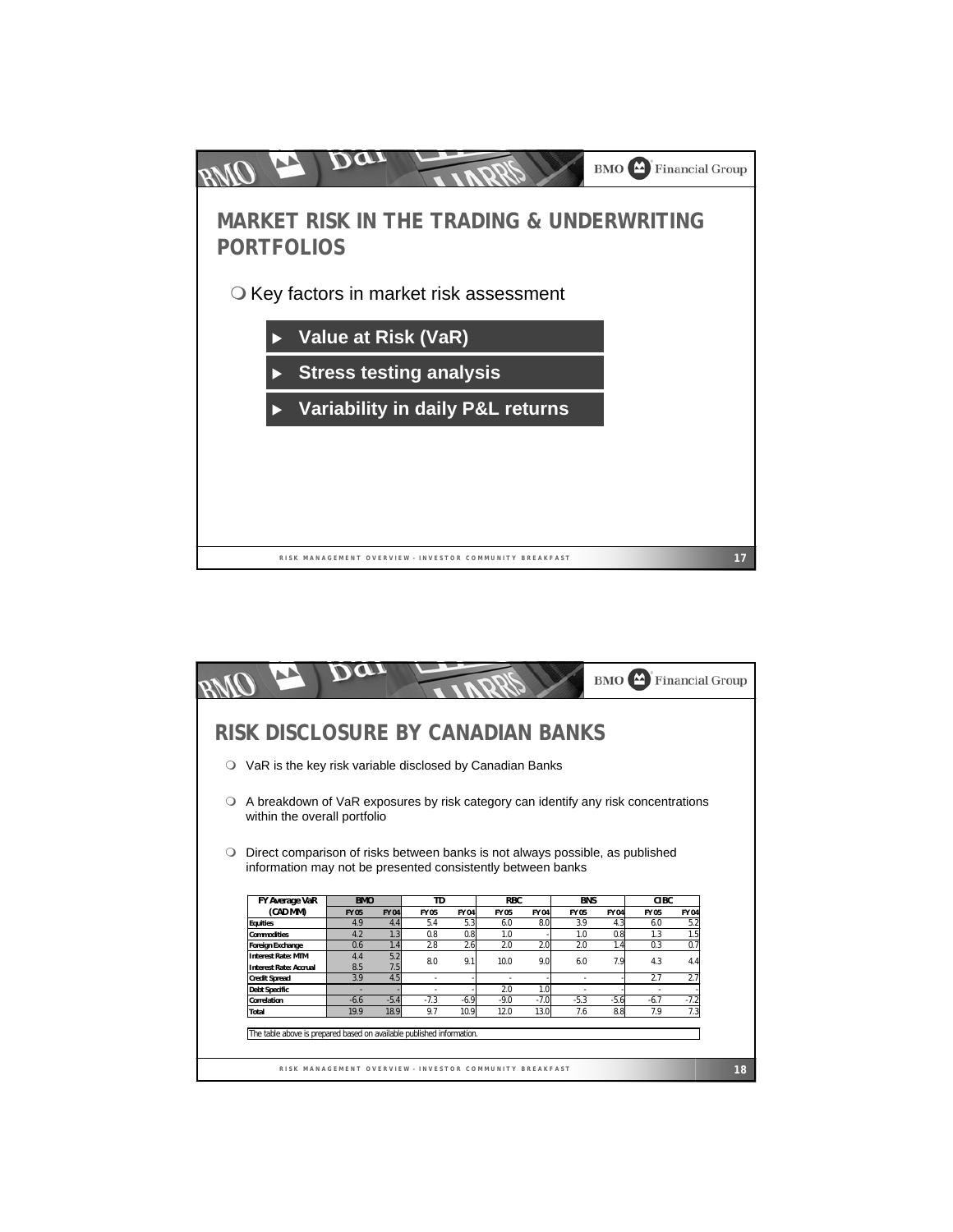

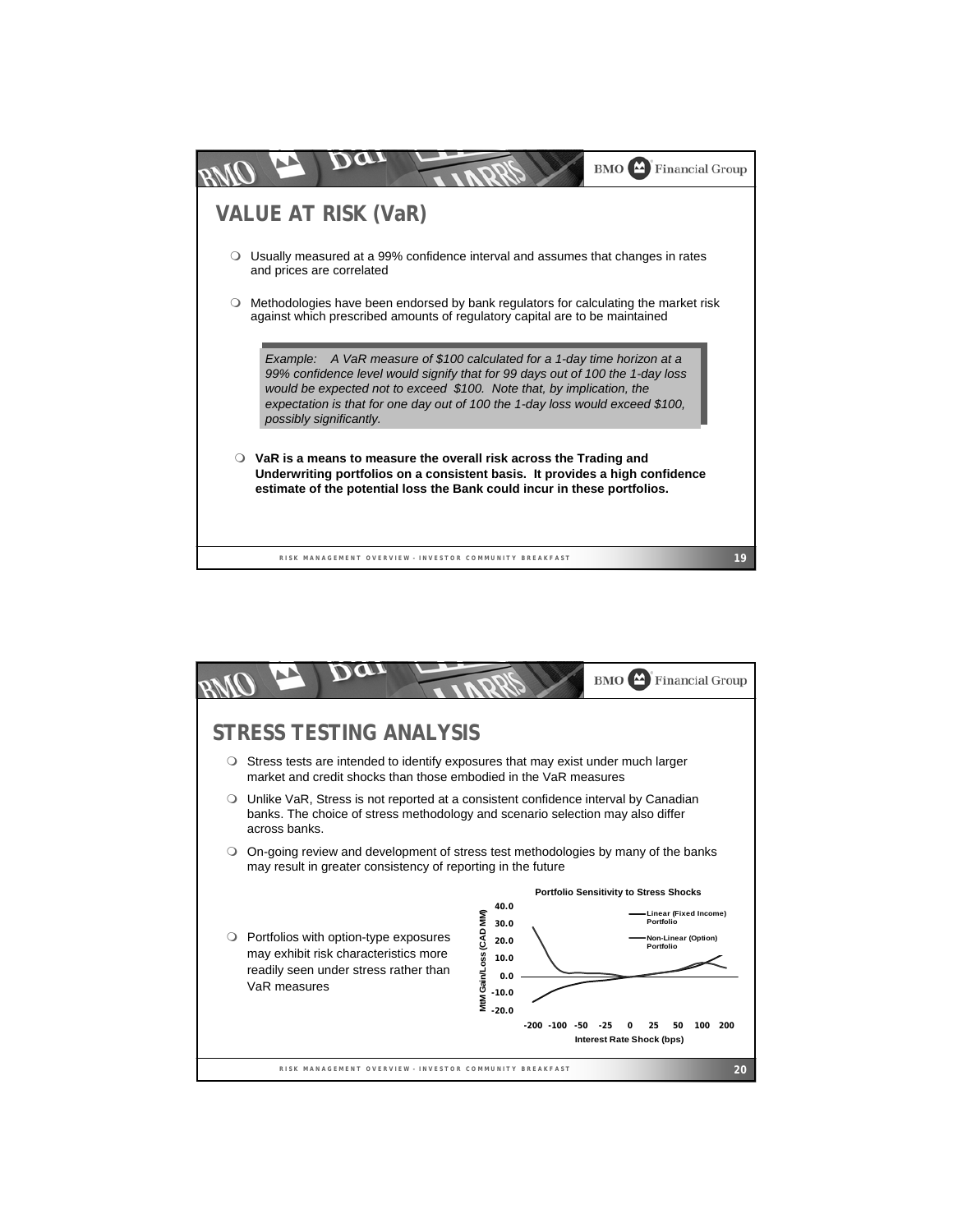

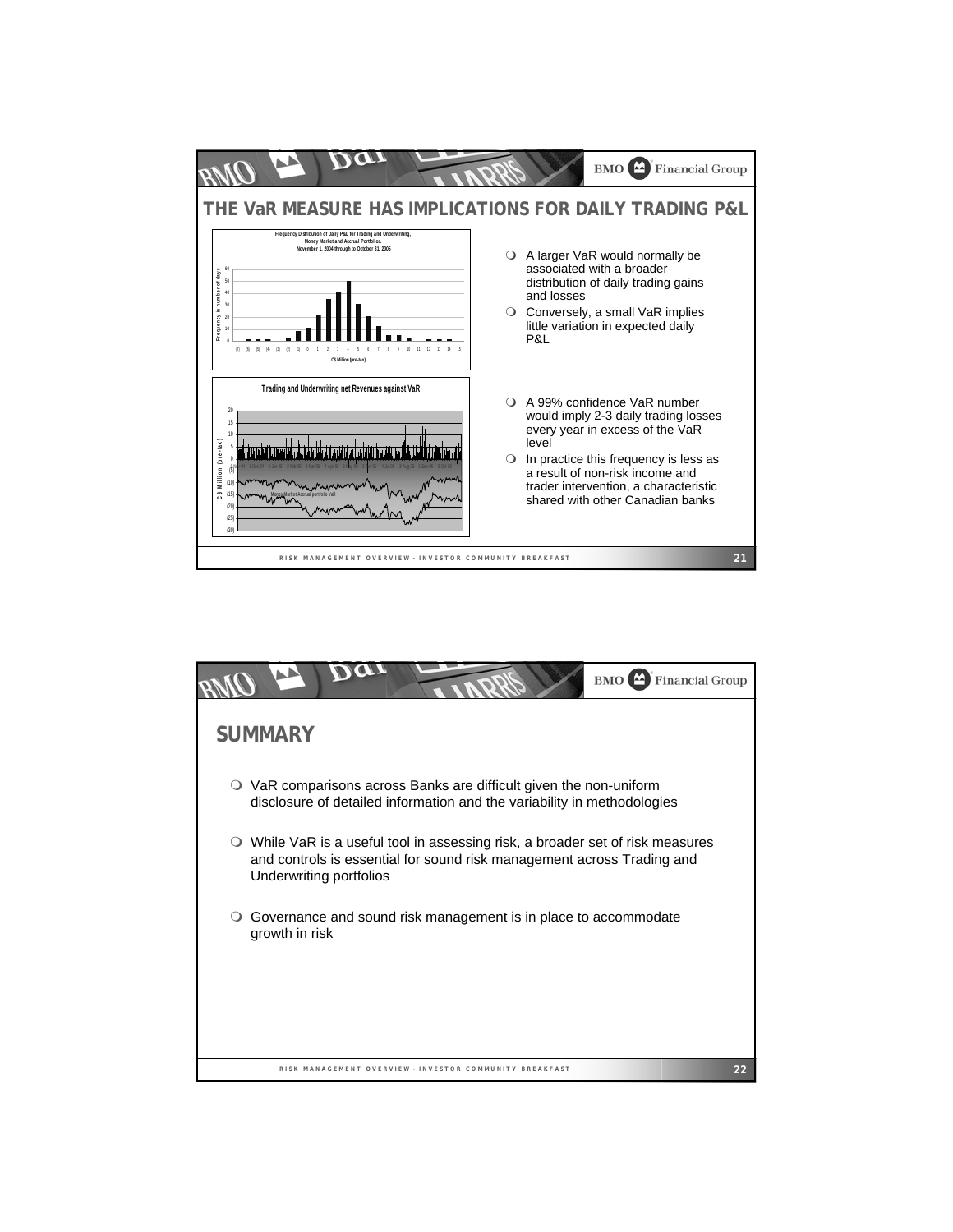

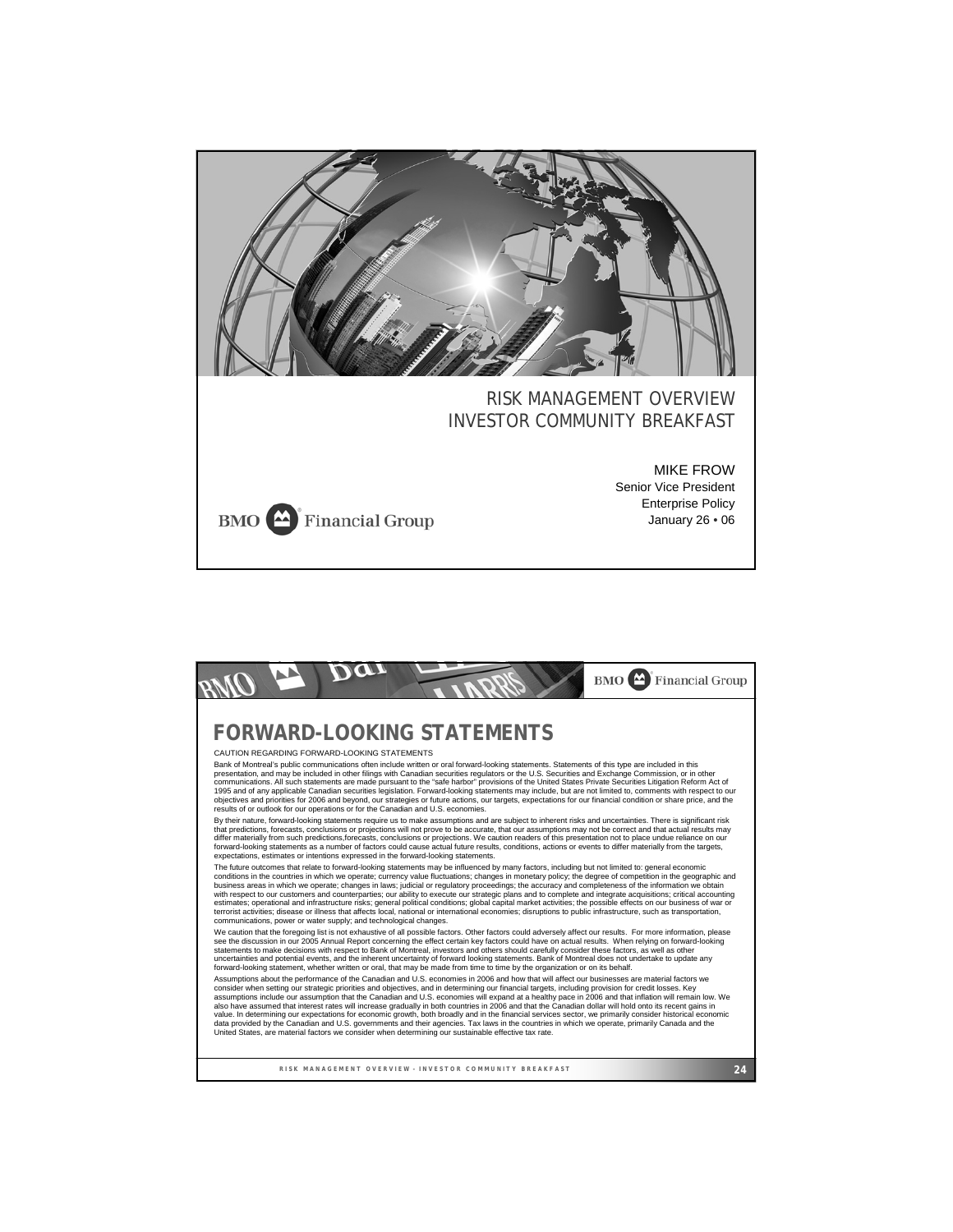

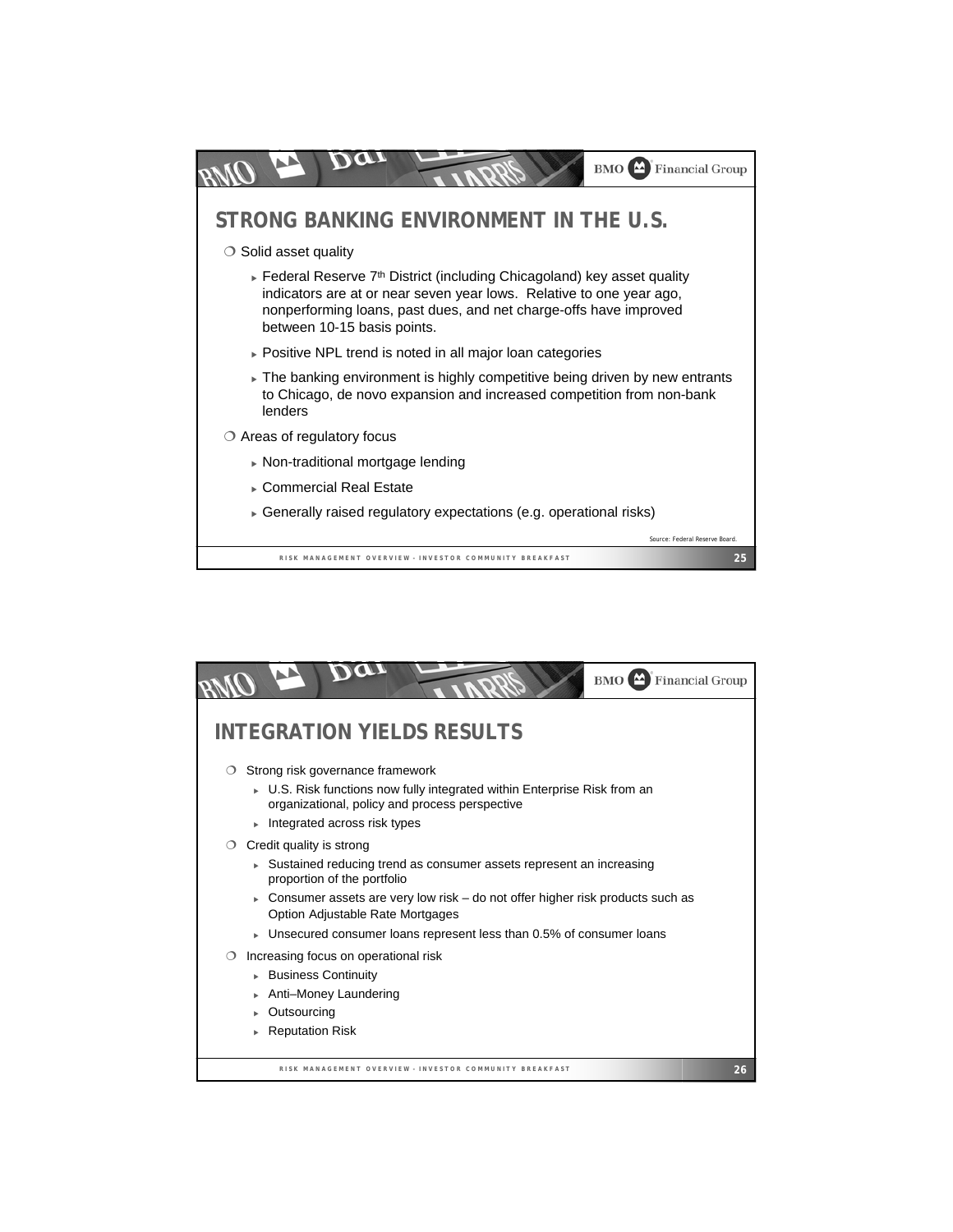

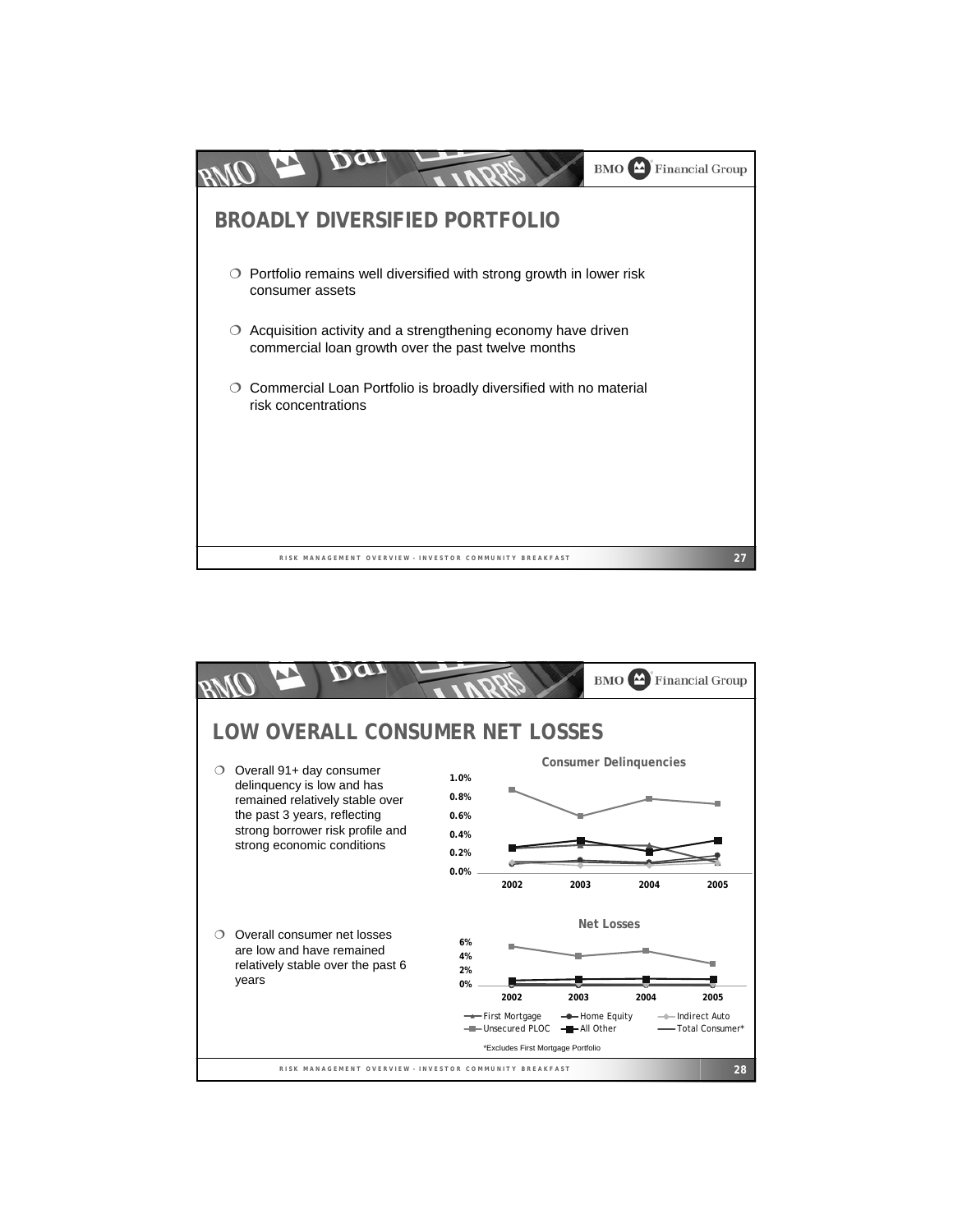

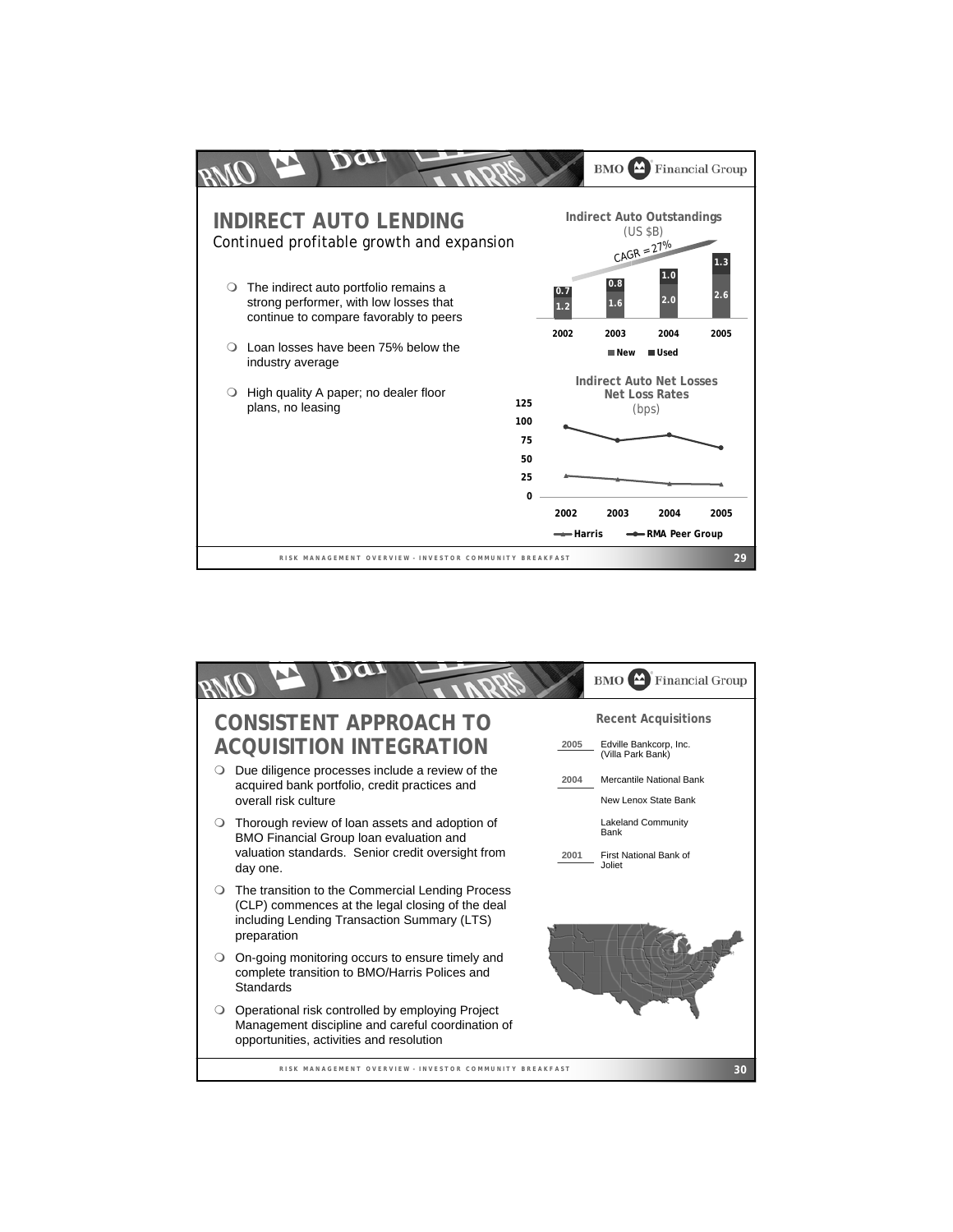